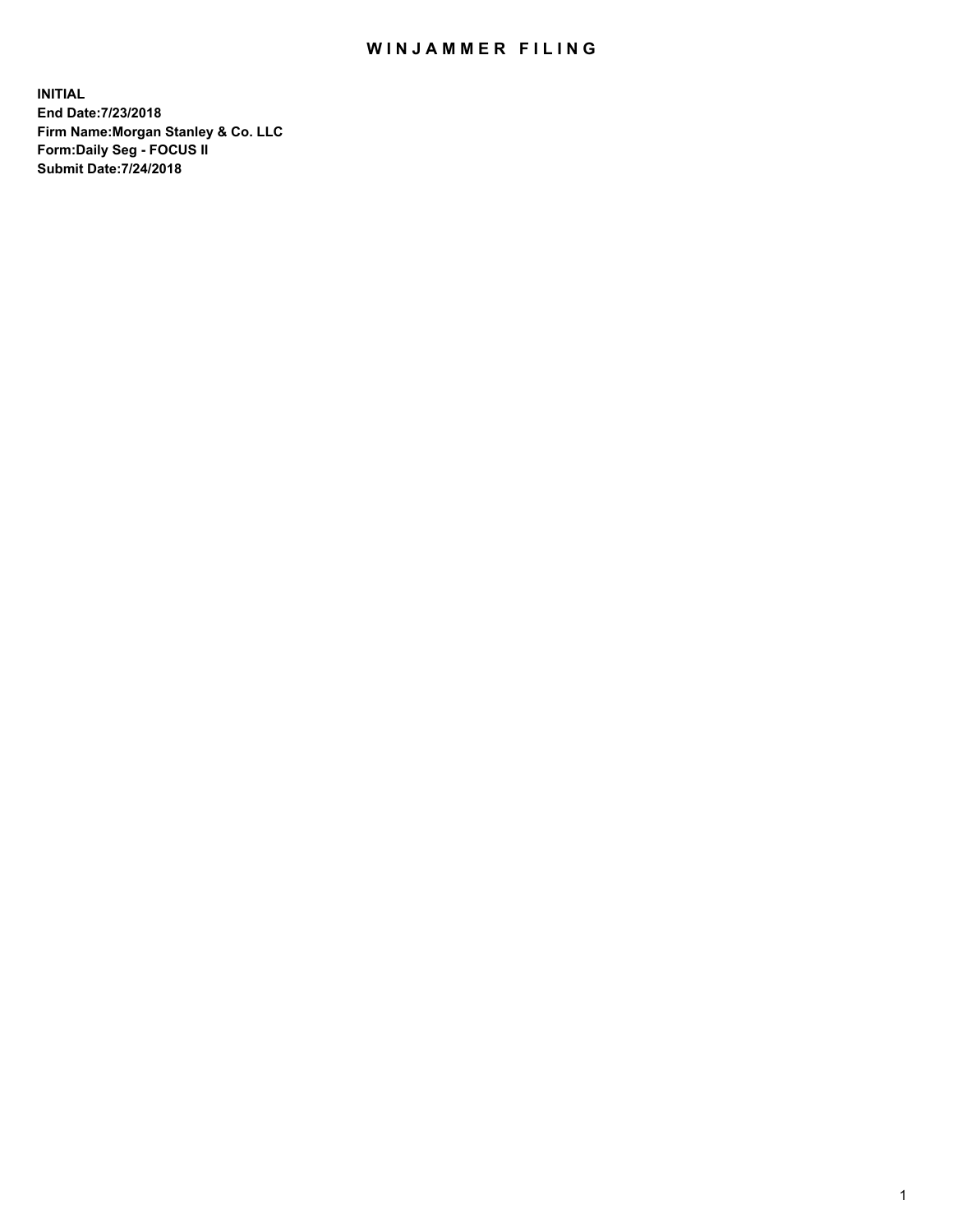**INITIAL End Date:7/23/2018 Firm Name:Morgan Stanley & Co. LLC Form:Daily Seg - FOCUS II Submit Date:7/24/2018 Daily Segregation - Cover Page**

| Name of Company                                                                                                        | Morgan Stanley & Co. LLC     |
|------------------------------------------------------------------------------------------------------------------------|------------------------------|
| <b>Contact Name</b>                                                                                                    | <b>Ikram Shah</b>            |
| <b>Contact Phone Number</b>                                                                                            | 212-276-0963                 |
| <b>Contact Email Address</b>                                                                                           | Ikram.shah@morganstanley.com |
| FCM's Customer Segregated Funds Residual Interest Target (choose one):                                                 |                              |
| a. Minimum dollar amount: ; or                                                                                         | 280,000,000                  |
| b. Minimum percentage of customer segregated funds required:% ; or                                                     | <u>0</u>                     |
| c. Dollar amount range between: and; or<br>d. Percentage range of customer segregated funds required between: % and %. | <u>0 0</u><br>0 Q            |
| FCM's Customer Secured Amount Funds Residual Interest Target (choose one):                                             |                              |
| a. Minimum dollar amount: ; or                                                                                         | 140,000,000                  |
| b. Minimum percentage of customer secured funds required:%; or                                                         | <u>0</u>                     |
| c. Dollar amount range between: and; or                                                                                | 0 <sub>0</sub>               |
| d. Percentage range of customer secured funds required between:% and%.                                                 | 0 <sub>0</sub>               |
| FCM's Cleared Swaps Customer Collateral Residual Interest Target (choose one):                                         |                              |
| a. Minimum dollar amount: ; or                                                                                         | 92,000,000                   |
| b. Minimum percentage of cleared swaps customer collateral required:% ; or                                             | <u>0</u>                     |
| c. Dollar amount range between: and; or                                                                                | 0 Q                          |
| d. Percentage range of cleared swaps customer collateral required between:% and%.                                      | 00                           |

Attach supporting documents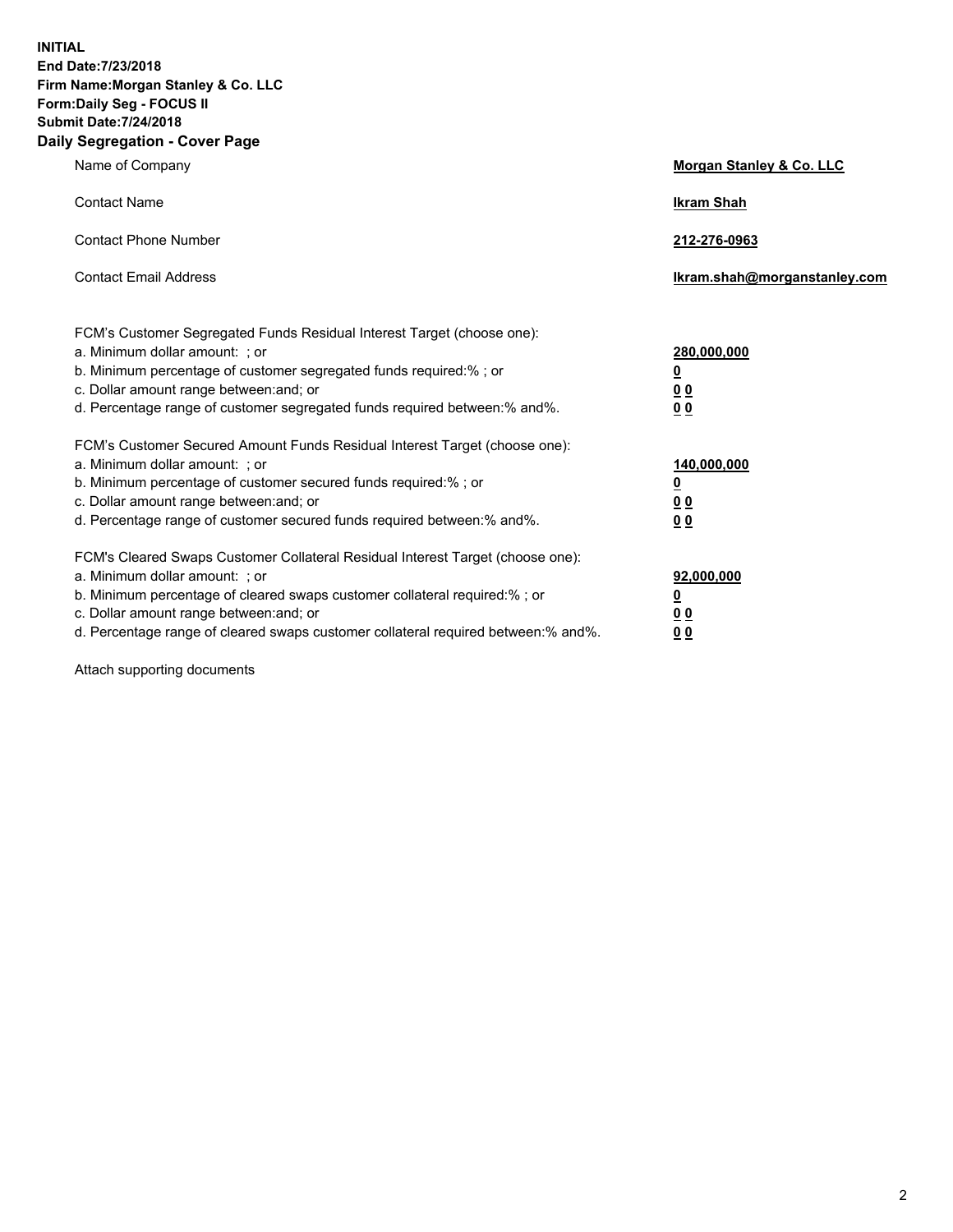## **INITIAL End Date:7/23/2018 Firm Name:Morgan Stanley & Co. LLC Form:Daily Seg - FOCUS II Submit Date:7/24/2018**

## **Daily Segregation - Secured Amounts**

|          | Foreign Futures and Foreign Options Secured Amounts                                                                                                            |                                                        |
|----------|----------------------------------------------------------------------------------------------------------------------------------------------------------------|--------------------------------------------------------|
|          | Amount required to be set aside pursuant to law, rule or regulation of a foreign                                                                               | $0$ [7305]                                             |
|          | government or a rule of a self-regulatory organization authorized thereunder                                                                                   |                                                        |
| 1.       | Net ledger balance - Foreign Futures and Foreign Option Trading - All Customers                                                                                |                                                        |
|          | A. Cash                                                                                                                                                        | 3,385,068,073 [7315]                                   |
|          | B. Securities (at market)                                                                                                                                      | 2,163,547,902 [7317]                                   |
| 2.       | Net unrealized profit (loss) in open futures contracts traded on a foreign board of trade                                                                      | <u>-492,405,037</u> [7325]                             |
| 3.       | Exchange traded options                                                                                                                                        |                                                        |
|          | a. Market value of open option contracts purchased on a foreign board of trade<br>b. Market value of open contracts granted (sold) on a foreign board of trade | 33,261,423 [7335]                                      |
|          |                                                                                                                                                                | -28,252,134 [7337]                                     |
| 4.<br>5. | Net equity (deficit) (add lines 1.2. and 3.)<br>Account liquidating to a deficit and account with a debit balances - gross amount                              | 5,061,220,227 [7345]                                   |
|          | Less: amount offset by customer owned securities                                                                                                               | 263,634,206 [7351]                                     |
| 6.       | Amount required to be set aside as the secured amount - Net Liquidating Equity                                                                                 | <mark>-263,144,191</mark> [7352] <b>490,015</b> [7354] |
|          | Method (add lines 4 and 5)                                                                                                                                     | 5,061,710,242 [7355]                                   |
| 7.       | Greater of amount required to be set aside pursuant to foreign jurisdiction (above) or line                                                                    | 5,061,710,242 [7360]                                   |
|          | 6.                                                                                                                                                             |                                                        |
|          | FUNDS DEPOSITED IN SEPARATE REGULATION 30.7 ACCOUNTS                                                                                                           |                                                        |
| 1.       | Cash in banks                                                                                                                                                  |                                                        |
|          | A. Banks located in the United States                                                                                                                          | 595,072,368 [7500]                                     |
|          | B. Other banks qualified under Regulation 30.7                                                                                                                 | 568,467,972 [7520] 1,163,540,340                       |
|          |                                                                                                                                                                | [7530]                                                 |
| 2.       | Securities                                                                                                                                                     |                                                        |
|          | A. In safekeeping with banks located in the United States                                                                                                      | 130,437,454 [7540]                                     |
|          | B. In safekeeping with other banks qualified under Regulation 30.7                                                                                             | 0 [7560] 130,437,454 [7570]                            |
| 3.       | Equities with registered futures commission merchants                                                                                                          |                                                        |
|          | A. Cash                                                                                                                                                        | 6,314,181 [7580]                                       |
|          | <b>B.</b> Securities                                                                                                                                           | $0$ [7590]                                             |
|          | C. Unrealized gain (loss) on open futures contracts                                                                                                            | 299,948 [7600]                                         |
|          | D. Value of long option contracts                                                                                                                              | $0$ [7610]                                             |
|          | E. Value of short option contracts                                                                                                                             | 0 [7615] 6,614,129 [7620]                              |
| 4.       | Amounts held by clearing organizations of foreign boards of trade                                                                                              |                                                        |
|          | A. Cash                                                                                                                                                        | $0$ [7640]                                             |
|          | <b>B.</b> Securities                                                                                                                                           | $0$ [7650]                                             |
|          | C. Amount due to (from) clearing organization - daily variation                                                                                                | $0$ [7660]                                             |
|          | D. Value of long option contracts                                                                                                                              | $0$ [7670]                                             |
|          | E. Value of short option contracts                                                                                                                             | 0 [7675] 0 [7680]                                      |
| 5.       | Amounts held by members of foreign boards of trade                                                                                                             |                                                        |
|          | A. Cash                                                                                                                                                        | 2,406,577,727 [7700]                                   |
|          | <b>B.</b> Securities                                                                                                                                           | 2,033,110,447 [7710]                                   |
|          | C. Unrealized gain (loss) on open futures contracts                                                                                                            | -492,704,985 [7720]                                    |
|          | D. Value of long option contracts                                                                                                                              | 33,261,423 [7730]                                      |
|          | E. Value of short option contracts                                                                                                                             | -28,252,134 [7735] 3,951,992,478<br>[7740]             |
| 6.       | Amounts with other depositories designated by a foreign board of trade                                                                                         | $0$ [7760]                                             |
| 7.       | Segregated funds on hand                                                                                                                                       | $0$ [7765]                                             |
| 8.       | Total funds in separate section 30.7 accounts                                                                                                                  | 5,252,584,401 [7770]                                   |
| 9.       | Excess (deficiency) Set Aside for Secured Amount (subtract line 7 Secured Statement                                                                            | 190,874,159 [7380]                                     |
|          | Page 1 from Line 8)                                                                                                                                            |                                                        |
| 10.      | Management Target Amount for Excess funds in separate section 30.7 accounts                                                                                    | 140,000,000 [7780]                                     |

11. Excess (deficiency) funds in separate 30.7 accounts over (under) Management Target **50,874,159** [7785]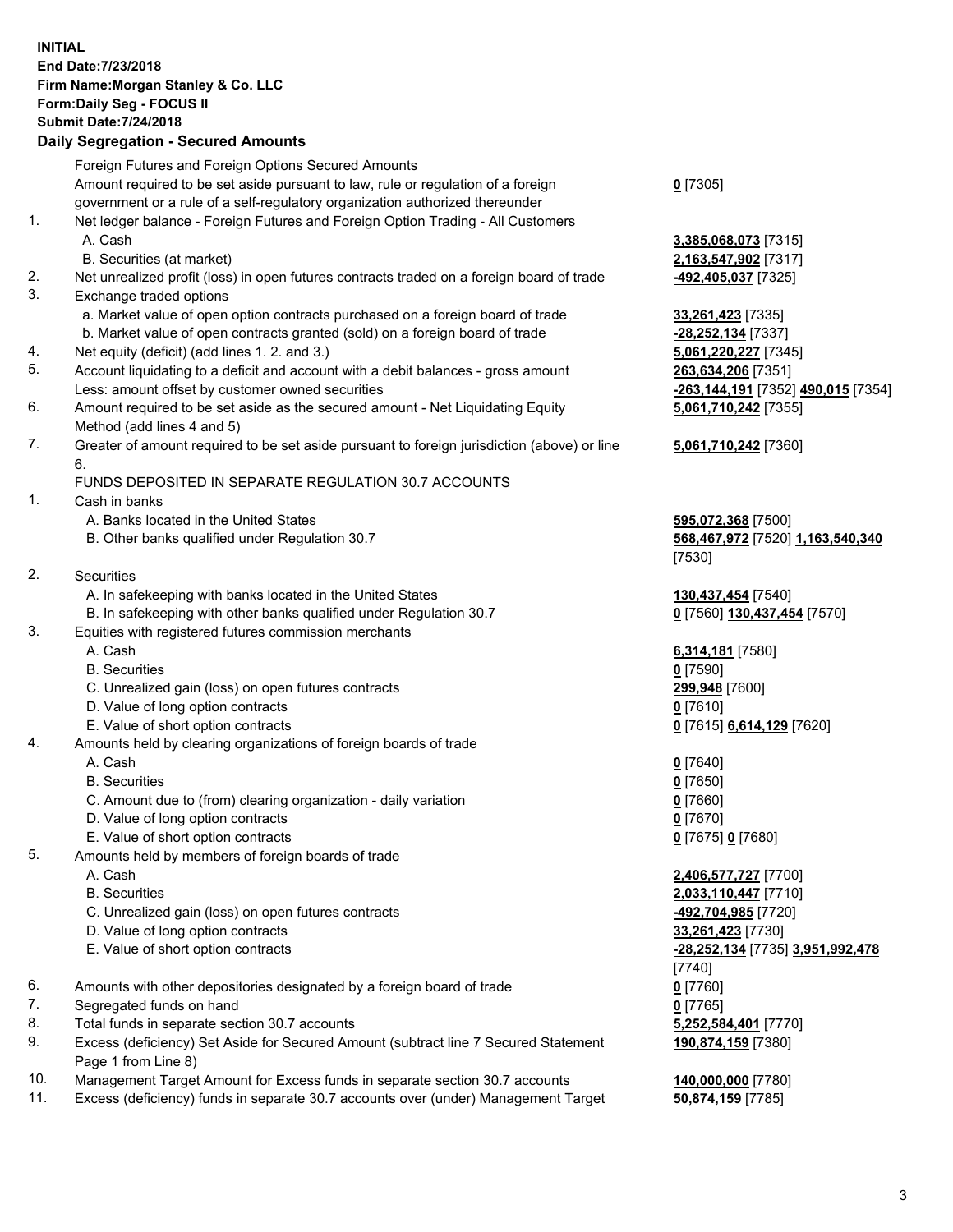**INITIAL End Date:7/23/2018 Firm Name:Morgan Stanley & Co. LLC Form:Daily Seg - FOCUS II Submit Date:7/24/2018 Daily Segregation - Segregation Statement** SEGREGATION REQUIREMENTS(Section 4d(2) of the CEAct) 1. Net ledger balance A. Cash **11,436,548,703** [7010] B. Securities (at market) **5,752,414,813** [7020] 2. Net unrealized profit (loss) in open futures contracts traded on a contract market **-472,971,506** [7030] 3. Exchange traded options A. Add market value of open option contracts purchased on a contract market **418,116,565** [7032] B. Deduct market value of open option contracts granted (sold) on a contract market **-553,938,370** [7033] 4. Net equity (deficit) (add lines 1, 2 and 3) **16,580,170,205** [7040] 5. Accounts liquidating to a deficit and accounts with debit balances - gross amount **560,000,566** [7045] Less: amount offset by customer securities **-558,603,295** [7047] **1,397,271** [7050] 6. Amount required to be segregated (add lines 4 and 5) **16,581,567,476** [7060] FUNDS IN SEGREGATED ACCOUNTS 7. Deposited in segregated funds bank accounts A. Cash **4,729,370,220** [7070] B. Securities representing investments of customers' funds (at market) **0** [7080] C. Securities held for particular customers or option customers in lieu of cash (at market) **616,754,486** [7090] 8. Margins on deposit with derivatives clearing organizations of contract markets A. Cash **6,573,734,291** [7100] B. Securities representing investments of customers' funds (at market) **0** [7110] C. Securities held for particular customers or option customers in lieu of cash (at market) **5,135,660,327** [7120] 9. Net settlement from (to) derivatives clearing organizations of contract markets **-20,064,918** [7130] 10. Exchange traded options A. Value of open long option contracts **418,116,565** [7132] B. Value of open short option contracts **-553,938,370** [7133] 11. Net equities with other FCMs A. Net liquidating equity **11,841,514** [7140] B. Securities representing investments of customers' funds (at market) **0** [7160] C. Securities held for particular customers or option customers in lieu of cash (at market) **0** [7170] 12. Segregated funds on hand **0** [7150] 13. Total amount in segregation (add lines 7 through 12) **16,911,474,115** [7180] 14. Excess (deficiency) funds in segregation (subtract line 6 from line 13) **329,906,639** [7190]

- 15. Management Target Amount for Excess funds in segregation **280,000,000** [7194]
- 16. Excess (deficiency) funds in segregation over (under) Management Target Amount Excess

**49,906,639** [7198]